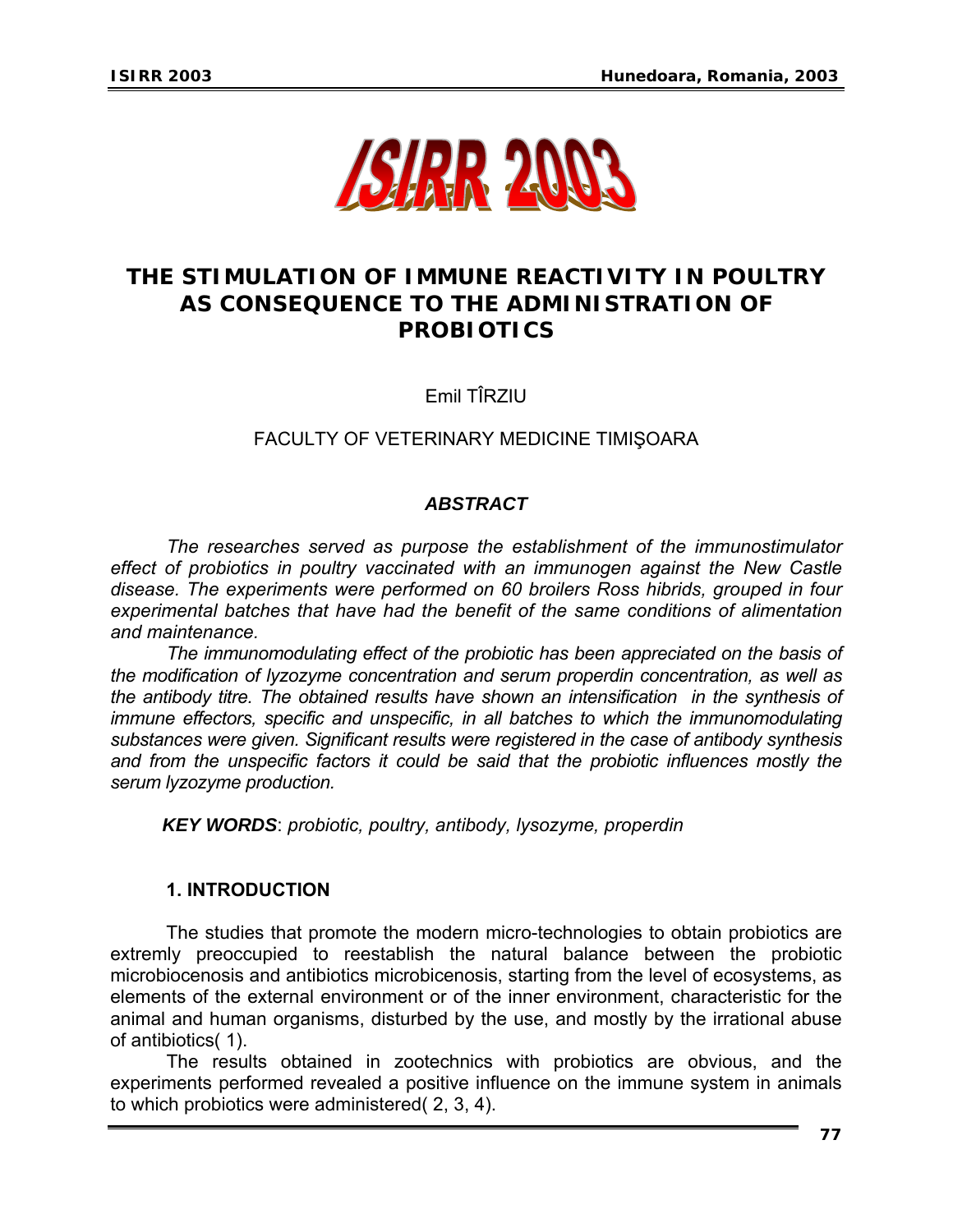## **2. MATERIALS AND METHODS**

 Researches were performed on 60 chicks, grouped in four experimental batches, as following:

- the witness batch (M) unvaccinated and fed with mixed standard fodder;
- the experimental batch 1 (E1) unvaccinated and fed with standard mixed fodder in association with the immunomodulating product;
- the experimental batch 2 (E2) vaccinated and fed with mixed standard fodder;
- the experimental batch 3 (E3) vaccinated and fed with mixed standard fodder in association with the immunomodulating product.

The immunomodulating product was administered in quantity of 250 ppm.

 The immunomodulating effect of the probiotic was appreciated after the determination of the concentration of the unspecific immune effectors (lysozyme and serum properdine) and specific (the antibody titre). In order to carry out the serological testing, blood samples were gathered from 10 chicks from each batch, as following:

- R1 the day of the inoculation
- R2 seven days after inoculation
- R3 fourteen days after inoculation
- R4 twenty-one days after inoculation

 The samples gathered were tested in the local laboratory of Immunology and Immunopathology of FMV Timisoara.

 The serum lyzozyme was determined by using the simple radial spreading test, in agar gel 2% in which was planted a culture of Micrococcus lysodeicticus. The diameter of the area of lysis of the germs included in the environment is directly proportional to the concentration of the serum lysozyme.

 The quantification of the antibodies against the virus of New Castle disease has been performed through the reaction of inhibition of hemaglutinins (IHA).

 The chicks, from the four batches have been checked daily, checking on general status and mortality.

#### **3. RESULTS AND DISCUSSIONS**

 The immune reaction of the chicken is conditioned by the morphological and functional integrity of the immune system, in which the bursae of Fabricius plays an essential part.

 The three parameters monitored indicated relevant values, the results obtained being centered and systematized in tables and graphics.

 Analyzing the post inoculation reaction evolution, regarding the unspecific immune parameters, for the batches of poultry taken into study, were noticed significant differences from one batch to another and from an immune parameter to another.

 In what regards the serum lysozyme, the higher values were registered in the vaccinated batches E2 and E3, with the mention that the maximal value 54,65 µg/cm3 was registered in batch E3, three weeks after vaccination (table 1). High values were noticed also in batch E1, unvaccinated but which received in its food probiotics, which proves the immunomodulating part of the probiotics.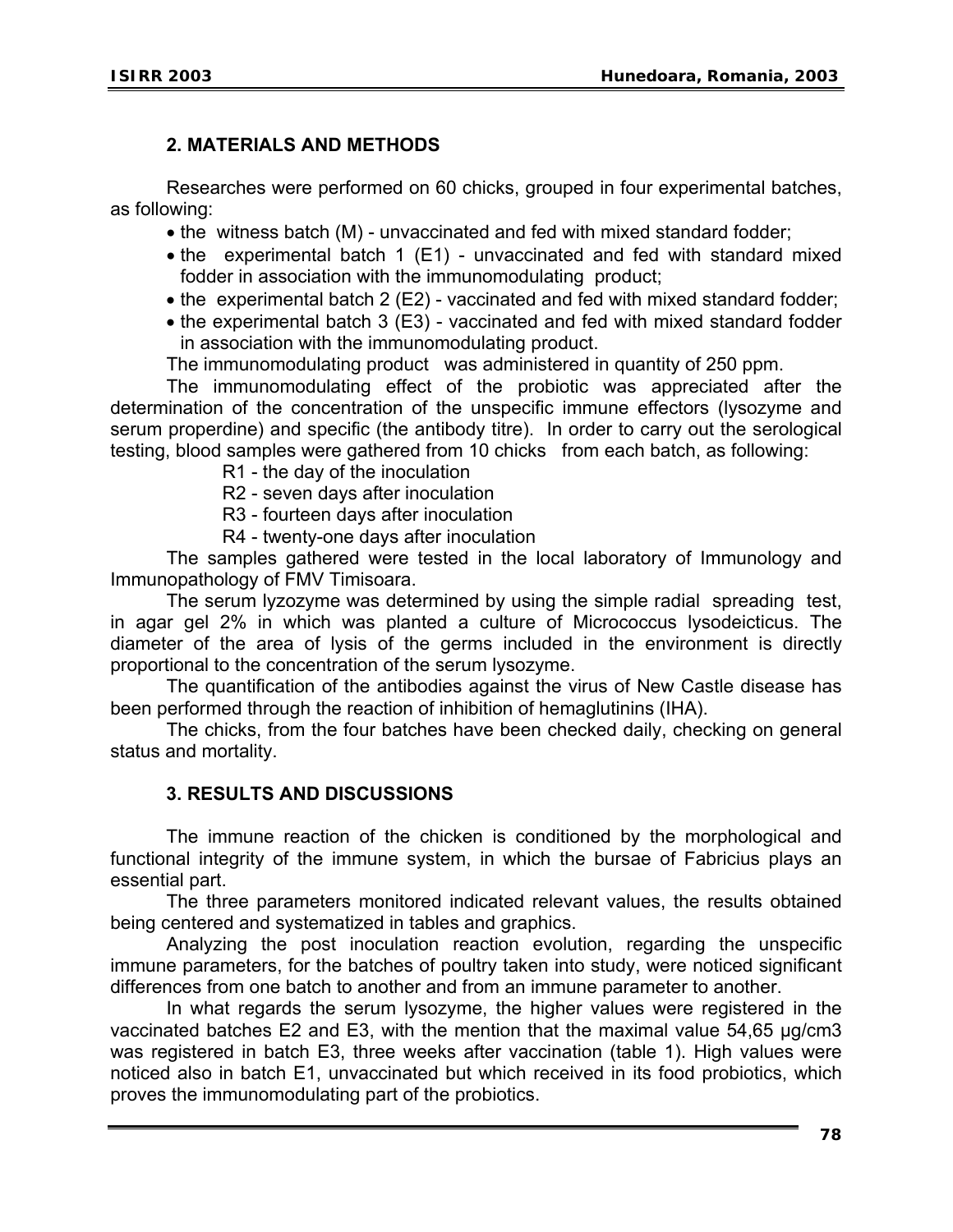| The average values of the serum lysozyme |               |                            |                  |                  |                  |  |  |
|------------------------------------------|---------------|----------------------------|------------------|------------------|------------------|--|--|
|                                          |               | <b>Experimental period</b> |                  |                  |                  |  |  |
| Parameter                                | <b>Batch</b>  | Initially                  | After 7 days     | After 14 days    | After 21 days    |  |  |
|                                          |               | $(R_1)$                    | $(\mathsf{R}_2)$ | $(\mathsf{R}_3)$ | $(\mathsf{R}_4)$ |  |  |
|                                          | М             | 10,65                      | 12,30            | 13,55            | 14,95            |  |  |
| Lysozyme<br>(µg/cm <sup>3)</sup>         |               | 12,45                      | 19,60            | 25,30            | 25,20            |  |  |
|                                          | E2            | 14,05                      | 39,70            | 31,90            | 31,40            |  |  |
|                                          | $\mathsf E_3$ | 22,50                      | 41,80            | 47,40            | 54,65            |  |  |

**Table 1.**  *The average values of the serum lysozyme* 

 The properdine concentration proved a resembling dynamics, with the mentioning that the registered values for the vaccinated batches were quite similar between them but significantly greater than in batch E1, unvaccinated batch who received in food the immunomodulating substances.

 Thus, the properdine concentration increases from 18,30 mg/100 ml serum to 29,98 mg/100 ml serum, after 21 days from vaccination in the case of batch E1, while the maximal value is registered in batch E2, after 21 days from vaccination (35,93 mg/100 ml serum).

 To underline that the maximal value was registered in batch E2 not in batch E3, vaccinated batch to which was administered also the immunomodulating substances which proves that the probiotic influences on a smaller scale the synthesis of properdine as compared to the lysozyme (table 2).

|                       |              | <b>Experimental period</b> |                  |                  |                  |
|-----------------------|--------------|----------------------------|------------------|------------------|------------------|
| Parameter             | <b>Batch</b> | Initially                  | After 7 days     | After 14 days    | After 21 days    |
|                       |              | $(R_{1})$                  | $(\mathsf{R}_2)$ | $(\mathsf{R}_3)$ | $(\mathsf{R}_4)$ |
| Properdin             | М            | 17,60                      | 17,93            | 16,58            | 19,84            |
| $(mg/100 \text{ ml})$ |              | 18,30                      | 20,67            | 27,65            | 29,98            |
| ser)                  | $E_2$        | 22,10                      | 23,33            | 32,26            | 35,93            |
|                       | $E_3$        | 22,05                      | 24,61            | 31,37            | 35,03            |

**Table 2.**  *Average values of serum properdine* 

The presence of specific antibodies, shown through the reaction of inhibition of hemaglutination is presented in table 3. The antibody concentration, expressed in hemaglutionation inhibition units, increased progressively in all chicks from the vaccinated batches, but the higher values were registered after 14 days from vaccination. The highest average value (144,0) was registered in batch E3 at 21 days after vaccination, while in batch E2, vaccinated batch, which did not receive probiotic, the titre was 137,6 (UIHA).

 Considering the superior results obtained in batches to which probiotic was administered, regarding both the unspecific immune effectors and specific immune effectors, we consider that the probiotic has a benefic effect on the immune reactivity in poultry.